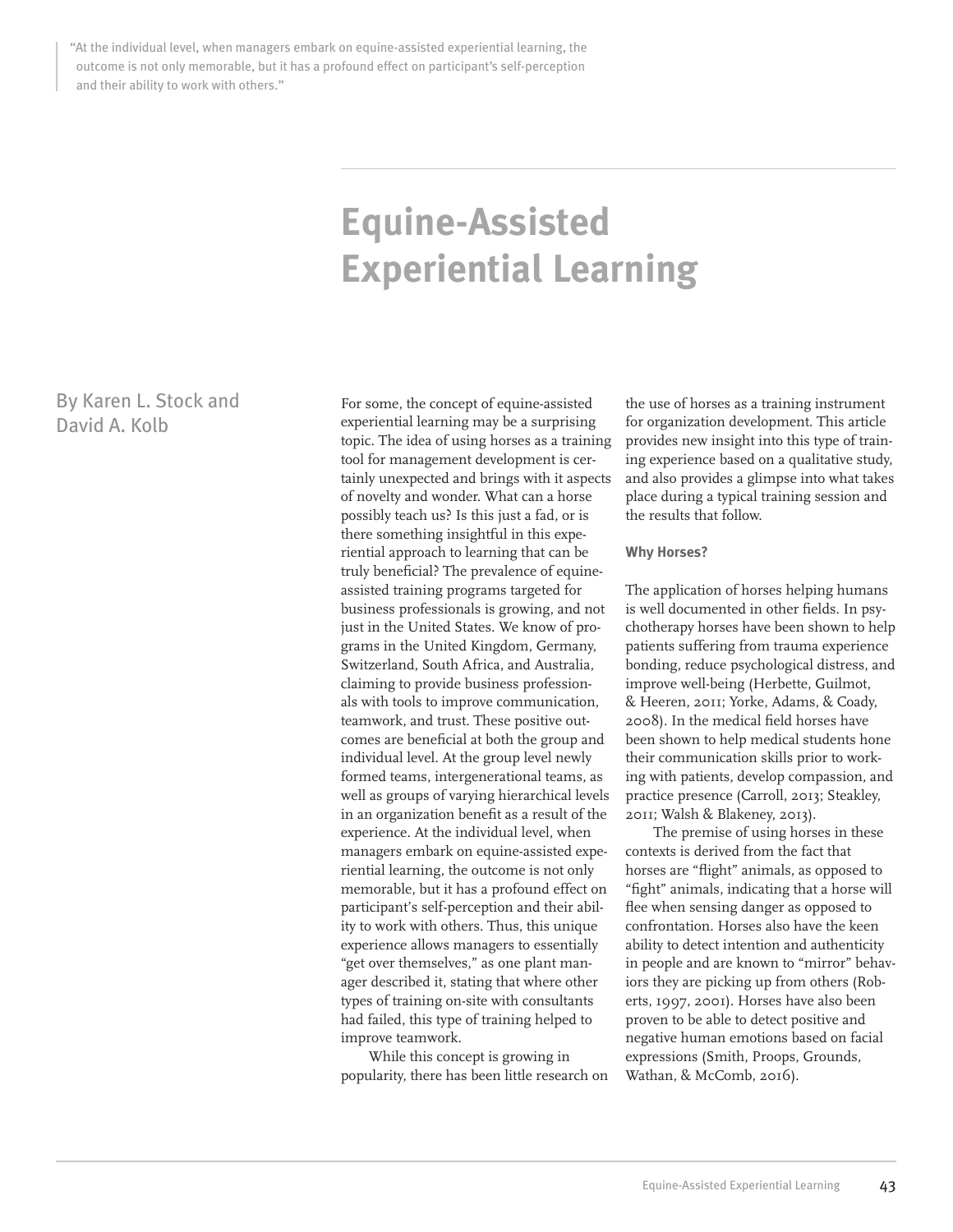#### **About the Training Experience**

Based on first-hand observations, a typical day of equine-assisted training can be described as follows. A group of individuals enrolled in an executive education training class arrive at the farm early in the morning. They depart from their cars a bit apprehensively and proceed to convene as a group. They have been instructed to wear comfortable clothes in preparation for a training experience involving a herd of horses. The group is greeted by the proprietor of the farm, who explains the agenda for the day. After brief introductions among her staff and the group, she starts with basic safety instructions about how to interpret the horse's body language. She emphasizes the need to refrain from any quick, sudden gestures, and from making loud noises. Afterward, the group is asked to sign a waiver to release responsibility for any injuries that may occur.

Meanwhile, the herd is grazing freely in the pasture and is within sight as this orientation occurs. Group members are instructed to enter the herd environment and meet the horses. They proceed to enter the pasture to approach the horses and are followed by trained facilitators who have experience working with the horses, as well as training in the various activities the group will perform that day. As the participants approach the herd they notice how the horses react differently to different people. When approached from behind one horse merely walks away as if uninterested. Another is startled and moves to be closer to another horse when confronted. As the participant engages in this interaction, the facilitator stands back and observes. Later,



*Figure* 1. The Experiential Learning Cycle (Kolb, 2015)

the facilitator will draw a few participants together to reflect on what has just happened. They probe to ask participants why the horses may have reacted in such a way. They also inquire about what this occurrence might tell the person about their own actions and how this knowledge could relate to a work experience they may have encountered. Then they ask the participants to think about how this insight may alter future behavior in order to get different results.

This type of interaction is typical throughout the day as participants conduct various activities such as bridling the horse or leading the horse through an obstacle course. With the help of a trained facilitator, the horse's response and the participant's response are examined as a potential learning opportunity.

**As the participants approach the herd they notice how the horses react differently to different people. When approached from behind one horse merely walks away as if uninterested. Another is startled and moves to be closer to another horse when confronted. As the participant engages in this interaction, the facilitator stands back and observes. Later, the facilitator will draw a few participants together to reflect on what has just happened.**

**The Training Framework**

The basis for which this type of training is conducted aligns with Experiential Learning Theory (ELT), which defines learning as "the process whereby knowledge is created through the transformation of experience. Knowledge results from the combination of grasping and transforming experience" (Kolb, 2015, p. 51). Emphasis is placed on the process of learning over the outcomes. Kolb developed ELT based on the principles of John Dewey, Kurt Lewin, and Jean Piaget, as depicted in *Figure 1*.

The model proposes that learning occurs through a 4-stage cycle which begins with a concrete experience that leads to reflective observation about the experience. Abstract conceptualization follows in which models, paradigms, strategies, and metaphors are applied to the results of the experience. Active experimentation concludes the cycle as the concepts are then put into practice, thus generating new concrete experiences.

The equine experience follows this learning theory in the way that is introduced and the manner in which participants interact. The session begins with concrete exercises that individuals conduct with the horses. Throughout the day, the participants interact with one another and reflect on the exercises they conduct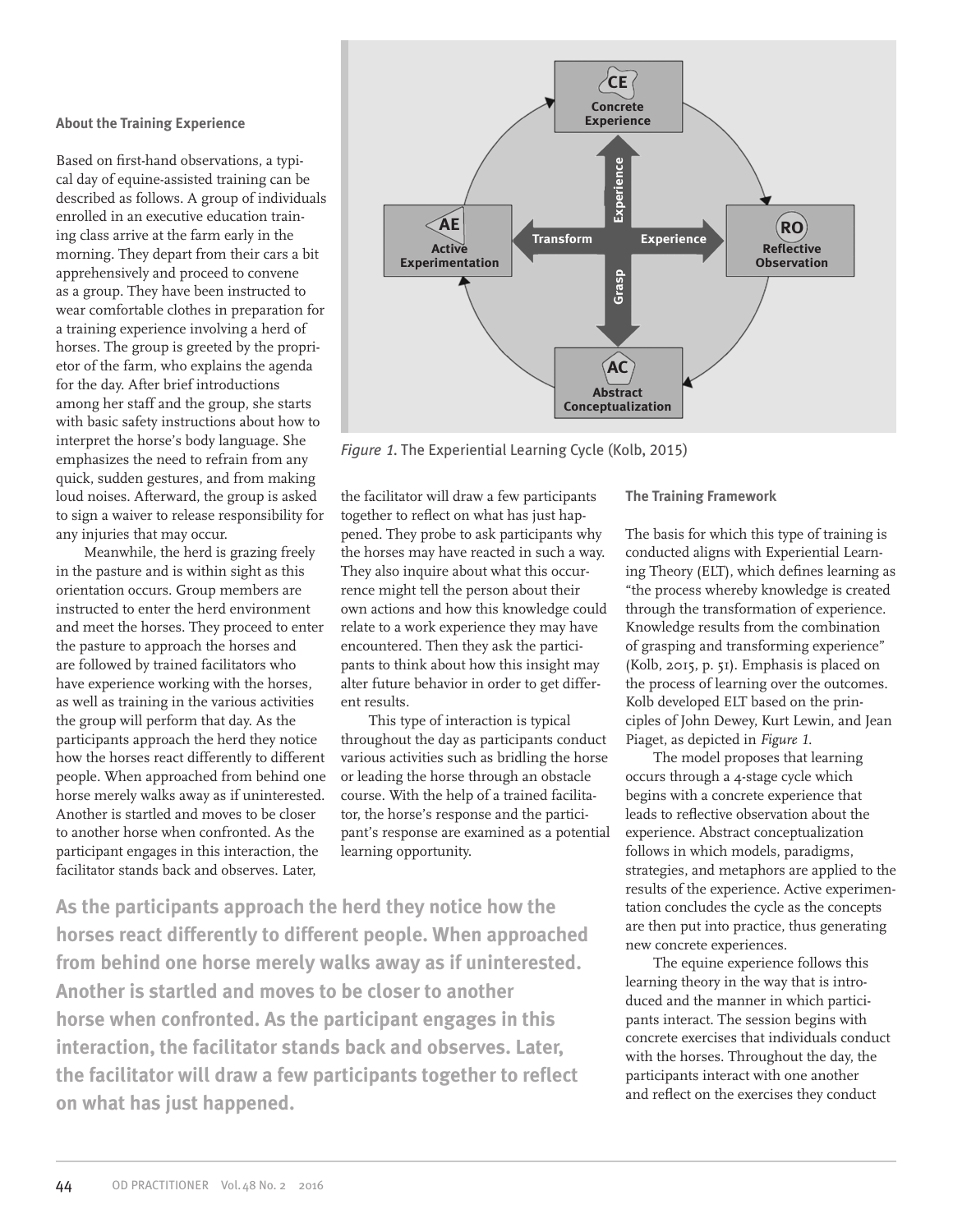with the herd of horses to determine how they may be able to relate their discoveries to their work or their personal lives in an abstract way. Experimentation follows as participants are engaged in different activities on-site where they can practice what they have learned in a new setting and begin thinking about how they will apply this knowledge to their lives moving forward. The 4 stages are also discussed at the conclusion of the training session during a wrap-up group discussion. The activities performed during each stage, as well as representative quotes from participants showing evidence of these stages are depicted in *Table 1:*

# **About the Research**

A qualitative study was conducted with 28 participants from corporations from varied industries, including consumer appliances, transportation, and light manufacturing. The participants were interviewed following their experience, which consisted of a daylong session, typically 6–8 hours in length, at a single facility that provided equine-assisted training. The

training facility was selected based on client references. These references include a prominent Northeast Ohio university that utilizes the facility as part of a leadership development program for executive education, corporate training consultants, and discussions with past attendees. Prior to conducting the interviews, an ethnographic approach was taken to begin the research, since several days were spent in the field observing the training before conducting interviews (Van Maanen, 2011). Field notes were kept during that time, which ultimately influenced the development of subsequent interview questions.

The purpose of the qualitative study was to answer the question, "What factors of experiential learning in the context of equine-assisted learning contribute to management development?" Due to the nature of this study, a grounded theory approach was deemed appropriate since it allowed for theory to emerge from the data gathered from the lived experiences of those interviewed (Charmaz, 1990; Glaser & Strauss, 1967). Semi-structured individual interviews lasting approximately an hour were conducted using an interview

protocol to understand the experience of engagement with horses in an organizational learning exercise and how participation in this exercise benefit individuals on a personal and organizational level.

From the 28 interviews we conducted, 309 pages of transcribed text were analyzed and 763 codable moments were identified using a coding software program (MAX-QDA 10). These codable moments initially fell into 68 codes. Through constant comparative method, the number of codes was reduced as similarities in the data were identified and thematic categories emerged, which allowed us to generalize our findings (Glaser & Strauss, 1967).

# **The Effectiveness of Equine-Assisted Training**

The reflection that takes place for those who are partaking in equine-assisted experiential learning has been shown to help managers deal with the turbulent business climate they face and enhance working relationships. Evidence of this is described below as key outcomes of the training.

| <b>Learning Cycle Stage</b>   | <b>Activities</b>                                                                                                                                                 | <b>Representative Quotes</b>                                                                                                                                                                                                                                                                                                                                         |
|-------------------------------|-------------------------------------------------------------------------------------------------------------------------------------------------------------------|----------------------------------------------------------------------------------------------------------------------------------------------------------------------------------------------------------------------------------------------------------------------------------------------------------------------------------------------------------------------|
| Concrete Experience           | Greet the horse, put a halter on the horse,<br>and lead the horse through obstacles.                                                                              | "We got to disperse into the field as the whole class and<br>choose a horse, so to speak. And then you just kinda<br>followed that horse, and then you tried to do things with the<br>horse in terms of interaction and things like that."                                                                                                                           |
| <b>Reflective Observation</b> | Stop and observe horse behavior and<br>participant's actions. Reactions may be<br>verbally expressed or quietly acknowl-<br>edged as prompted by the facilitator. | "She'd (the facilitator) say, 'Think about a time when you<br>were having to deal with new people and the feedback you<br>were getting from them, and how did you respond? How did<br>you act? Is that similar to how you acted with the horses?""                                                                                                                   |
| Abstract<br>Conceptualization | Try different approaches and think<br>metaphorically about how the actions can<br>be related to a work setting.                                                   | "The horse might be happy one day and it might be ticked<br>off the next day because of something else that's happened,<br>I guess. So the same thing goes with people. You just gotta<br>take it one step at a time and see how it goes."                                                                                                                           |
| <b>Active Experimentation</b> | Planned changes to behavior are made.                                                                                                                             | "I guess I'm trying to be more open and honest and take on<br>tasks that I initially thought I couldn't handle."<br>"I have seen more of a difference in the relationship with my<br>direct reports. I have a better perspective and realize that<br>their input is very critical - it is more important I guess than<br>maybe what I would've thought in the past." |

Table 1. *Stages of Equine-Assisted Learning*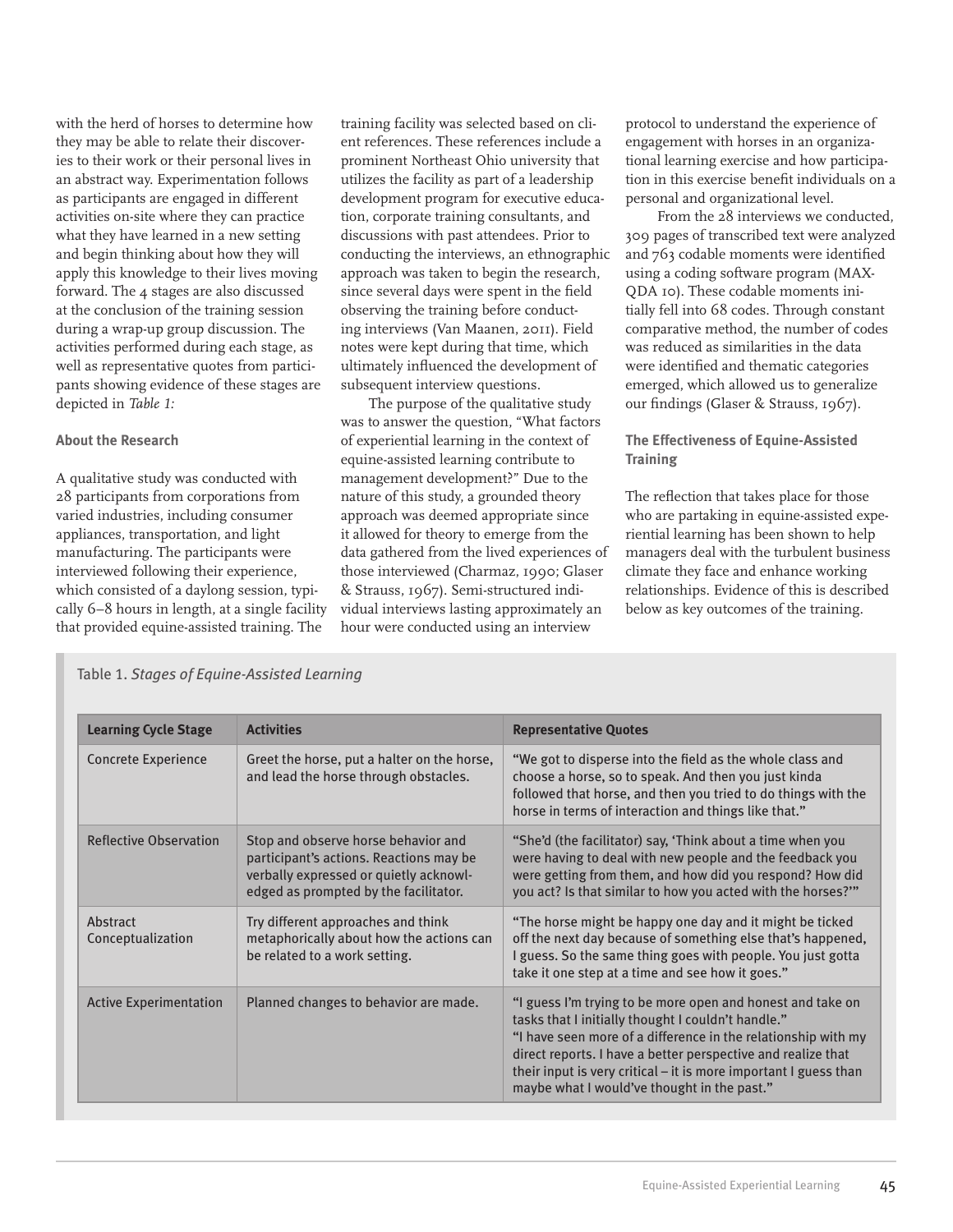# **<sup>1</sup>***. Know yourself.*

Since the horse acts as a mirror to one's own actions, participants gain insight into their own actions and are able to see how their actions are interpreted by others. One participant described the training as a way of "learning about myself, kind of more of a self-awareness and self-reflection; more of a temperament too. If I receive feedback that maybe I disagree with or that isn't necessarily favorable, I'll kind of go back and look in the mirror more and try to take it from the other side and evaluate it from there." A participant also described the

# **3***. Build trust.*

As a result of working with the horses throughout the day, participants learn to develop trust with the horse in order to conduct the various exercises that then translated to trust in each other. One participant described having to "develop the trust to get that horse to follow you and allow you to touch it, to do things, and it required a lot of effort to get that to happen." And at the conclusion of the day, another participant noted that "we were sharing things in conversation that we would never ever do outside of that environment."

**Unique about the equine experience is that "working with animals that are 1,800 pounds, that speak a different language, and are somewhat unpredictable levels the playing field for people." This was illustrated very clearly, as one executive described by stating, "Horses give you really clear, unadulterated feedback. They could care less if I'm a CEO. It didn't matter to them. I'm not a CEO in their environment."**

training as a way of seeing more solutions by stating that "when you're dealing with a problem, there's always more than one solution, or 99 times out of 100, more than one solution." Another noted that "some people took different approaches to doing that. And you got to see the results of those approaches on different horses and different people."

# **<sup>2</sup>***. Level the playing field.*

A shared powerful experience creates an opportunity for equal dialogue. Whether the groups contained union and nonunion participants or managers and direct reports, the experience provided a means of "getting together to try to participate in activities with common goals." Unique about the equine experience is that "working with animals that are 1,800 pounds, that speak a different language, and are somewhat unpredictable levels the playing field for people." This was illustrated very clearly, as one executive described by stating, "Horses give you really clear, unadulterated feedback. They could care less if I'm a CEO. It didn't matter to them. I'm not a CEO in their environment."

# **4***. Recognize your role as part of a larger system.*

The connection to the physical environment and to the animals builds compassion and empathy in participants that they otherwise did not express. Being in nature has a restorative effect on learning. This concept dates back to early writings that recommend when the capacity to focus becomes fatigued, urban dwellers should seek recovery in nature (Olmsted, 1865). One participant describes this restorative effect as follows:

"When I first made a connection there was one horse. He was a little skittish, so I gave him a little more time, and then he came up to me and then I was able to pet him, stand with him, and then I turned and started talking with the group. He came up kind of like right up behind me nudging me. In a matter of a few minutes we were out there I went from being intimidated by this animal and apparently him afraid of me to within a few minutes making a connection where he was comfortable coming up to me, and I

was comfortable with him coming up to me."

The physical setting of the horse ranch and the environment also allowed participants to fully engage in the experience. Merely slowing the pace of learning allows a deeper kind of knowing to occur, which some attribute as the source of true education through a direct experience with nature (Orr, 1994). This is illustrated by one participant in the following quote:

"I think spending the day out there and doing something that was kind of slow-moving, with a lot of thinking and interacting with the horses where you are trying to read their signals was valuable. There was a lot of quietness. The busy working mother like I am, who is married, two kids, works 60 hours a week – we never stop and think about anything. There's no time to stop and think."

Thus, making a connection with the horses, being part of the natural environment, and slowing down to take it all in essentially gave participants a different perspective and deeper sense of belonging.

Overall, the impact of equine-assisted experiential learning contributes to management development by improved workplace relationships and self-awareness. Participants described seeing things from a different perspective, which in one example resulted in changing the order of work for given tasks to improve productivity. They also describe being better able to take stock of their own actions and the impact they have on others.

### **Conclusion**

The link between horses and the field of management was made long ago. The very origin of the word *manage* dates back to 1560 and is translated as "to control a horse" (Harper, 2016). This research has uncovered yet another link to management due to the evidence of ways in which equine-assisted experiential learning contributes to developing managers and "sticks with them" as evidenced during